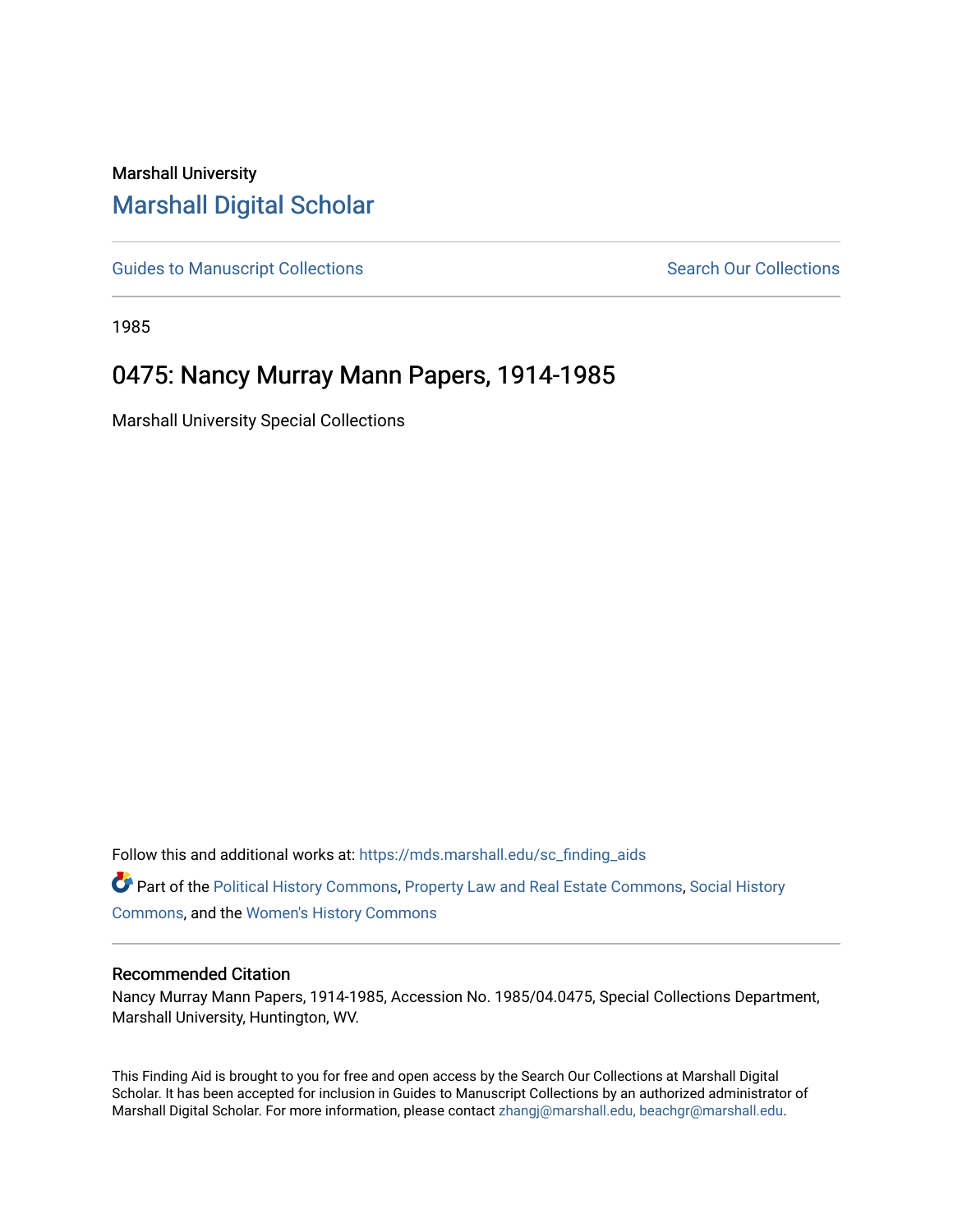## **REGISTER OF THE**

## **NANCY MURRAY MANN PAPERS, 1914 - 1985**

**Accession Number 1985.0475 MS 475**



**LIBRARIES Special Collections** 

Special Collections Department James E. Morrow Library Marshall University Huntington, West Virginia 2008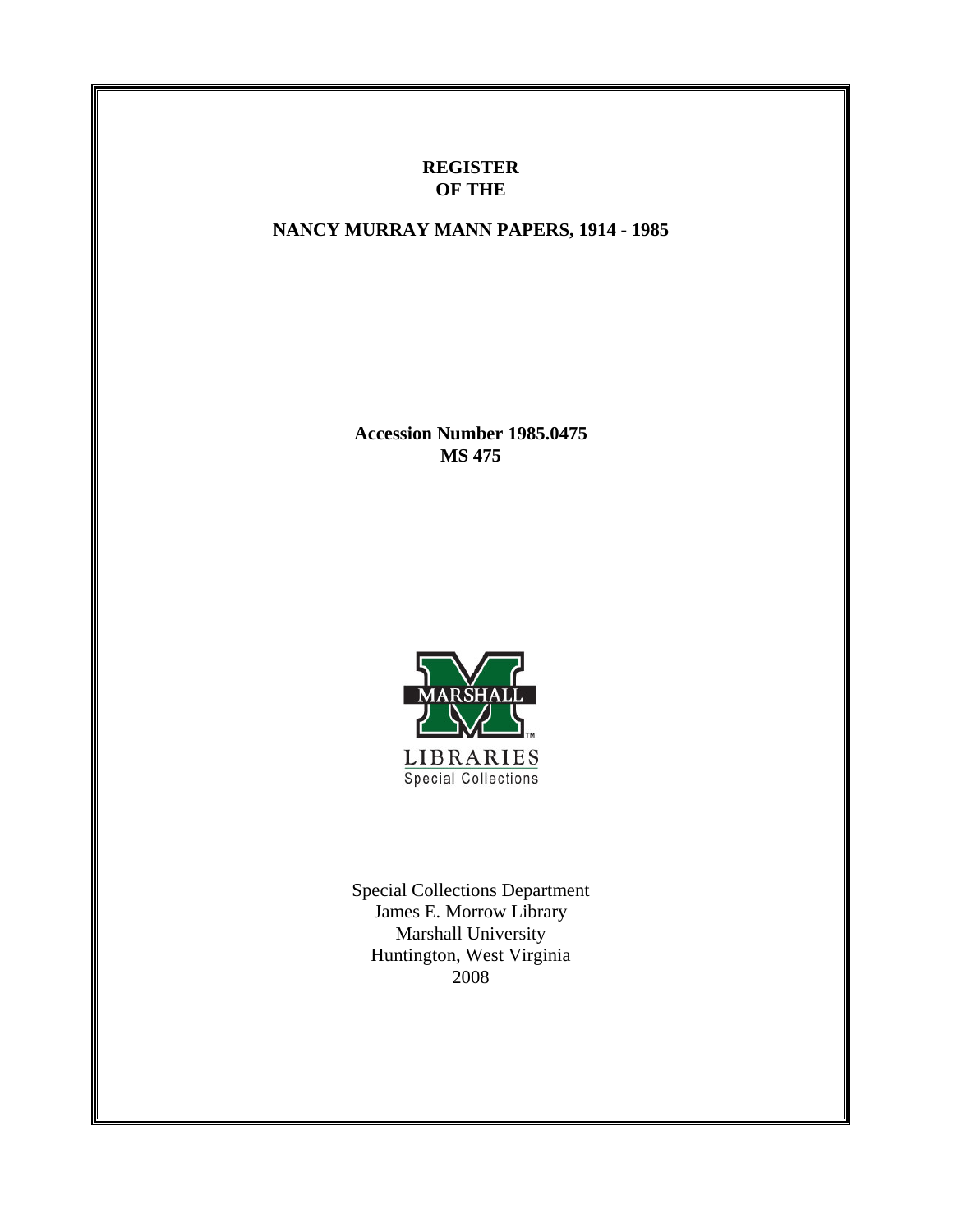### NANCY MURRAY MANN PAPERS, 1914-1985

Manuscript Number: 475 Processed by: Keith M. Brown Date Completed: February 2008 Location: Special Collections Department, Morrow Library, Room 217

Corporate Name: Huntington League of the Association of Junior Leagues International Date: 1914-1985, bulk of content 1916-37 Extent: .25 cubic feet System of Arrangement: The records are exchanged in two series: 1. Nancy Murray Mann Papers; 2. Items donated by Ben Riley

## **CONTENTS**

|                                                                             | <b>PAGE</b> |                             |
|-----------------------------------------------------------------------------|-------------|-----------------------------|
| Content and Scope of the Collection<br>A Brief History of Nancy Murray Mann |             | $\mathcal{D}_{\mathcal{L}}$ |
| Inventory of the Collection                                                 |             |                             |
| I. Nancy Murray Mann Papers                                                 |             | 3                           |
| II. Items donated by Ben Riley                                              |             | 3                           |

Explanatory notes: Bx refers to "box" in which papers are filled. Fd refers to "folder."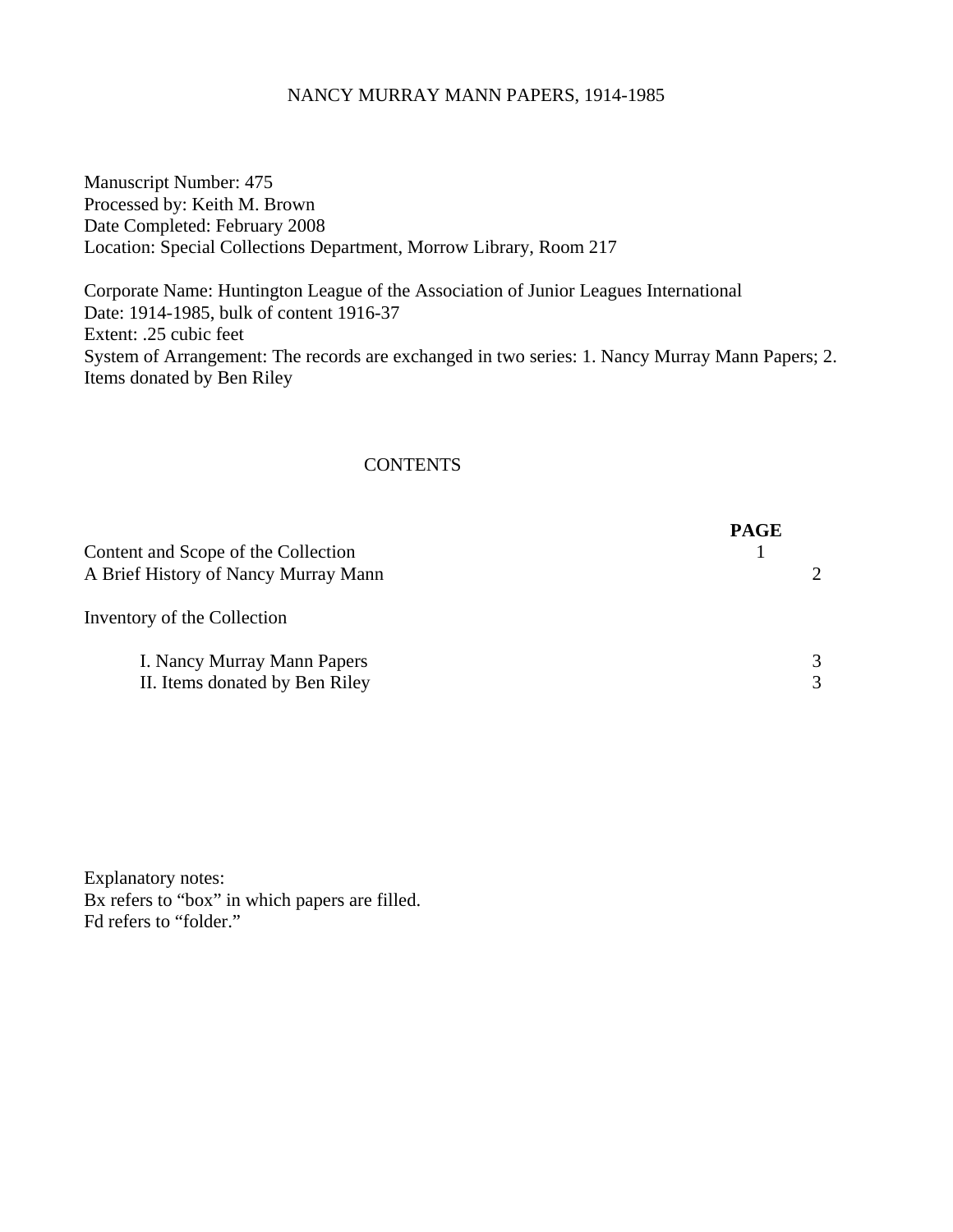#### SCOPE AND CONTENT OF THE COLLECTION

The Nancy Murray Mann papers consist of correspondences, speeches in various paper formats, newspaper clippings, government publications, photographs, copies of Mann's passport, land deeds, and research notes from Ben Riley, a Marshall University graduate student from 1983-1985. The focus of the collection primarily covers Mann's political and social activities, particularly her political involvement during the 1928 presidential campaign for Herbert Hoover and her subsequent work during his administration. Several of her letters are addressed to President Hoover; however almost of the responses come from his secretary Lawrence Richey. The inclusive dates range from 1914 - 1985, however most materials consist of documents created during the 1920s and 1930s. All the materials, except the photographs in Folder 16 consist of photoreproductions.

The material in Series II were collected and donated by Ben Riley. Folder 11 contains materials from the Herbert Hoover Library in West Branch Iowa. Other materials were produced or collected by Riley and Whear [?].

Processing of this collection began with Cora Teel, university archivist emireta, in the 1980s. The organization and collection content list were organized by Teel. A copy of her content list can found within the collection's box. The collection list that follows was adapted from Teel's content list. Keith Brown created all other parts of the finding aid.

### BIOGRAPHICAL SKETCH OF NANCY MURRAY MANN

Nancy Murray Mann was one of Huntington's most prominent Progressives between World War I and World War II. She was a leading advocate for women's suffrage during World War I, Prohibition throughout the 1920s and 1930s, and a peace advocate during the early years of the Depression. She was a member of the Democratic National Committee in 1924 and 1928, but switched party alliances during the 1928 campaign, supporting the election of Herbert Hoover. Mann campaigned throughout West Virginia and the United States, giving speeches to Republican women's groups. She remained a Hoover supporter throughout his presidency and received an appointment on the board of advisors for the Federal Industrial Institution for Women in Alderson West Virginia in 1930. She was the founder and first president of the Huntington chapter of the YWCA (Young Women's Christian Association), on the board of governors of Greenbrier College for Women in Lewisburg, West Virginia, and she was an active member of the Women's Club of Huntington and the Women's Christian Temperance Union.

 A lifelong resident of West Virginia, Mann was born in Bridgeport, WV on August 21, 1868 and died at Huntington Hospital in August of 1962. Nancy was the wife of Frank Mann, a businessman who owned two separate lumber companies specializing in wood trim. After Mann's first business in Alderson, West Virginia burned down, the Mann's moved to Huntington in 1910 and Frank reestablished his business in Huntington as the Huntington Sash Door & Trim Company. Frank died of disease in 1936 at age 75. The Mann's had two children: Nancy Karanaugh [?] Johnson (foster child) and Ellsworth Forsythe Mann, both deceased. The Mann's resided at 1621 Fifth Ave., Huntington, WV.